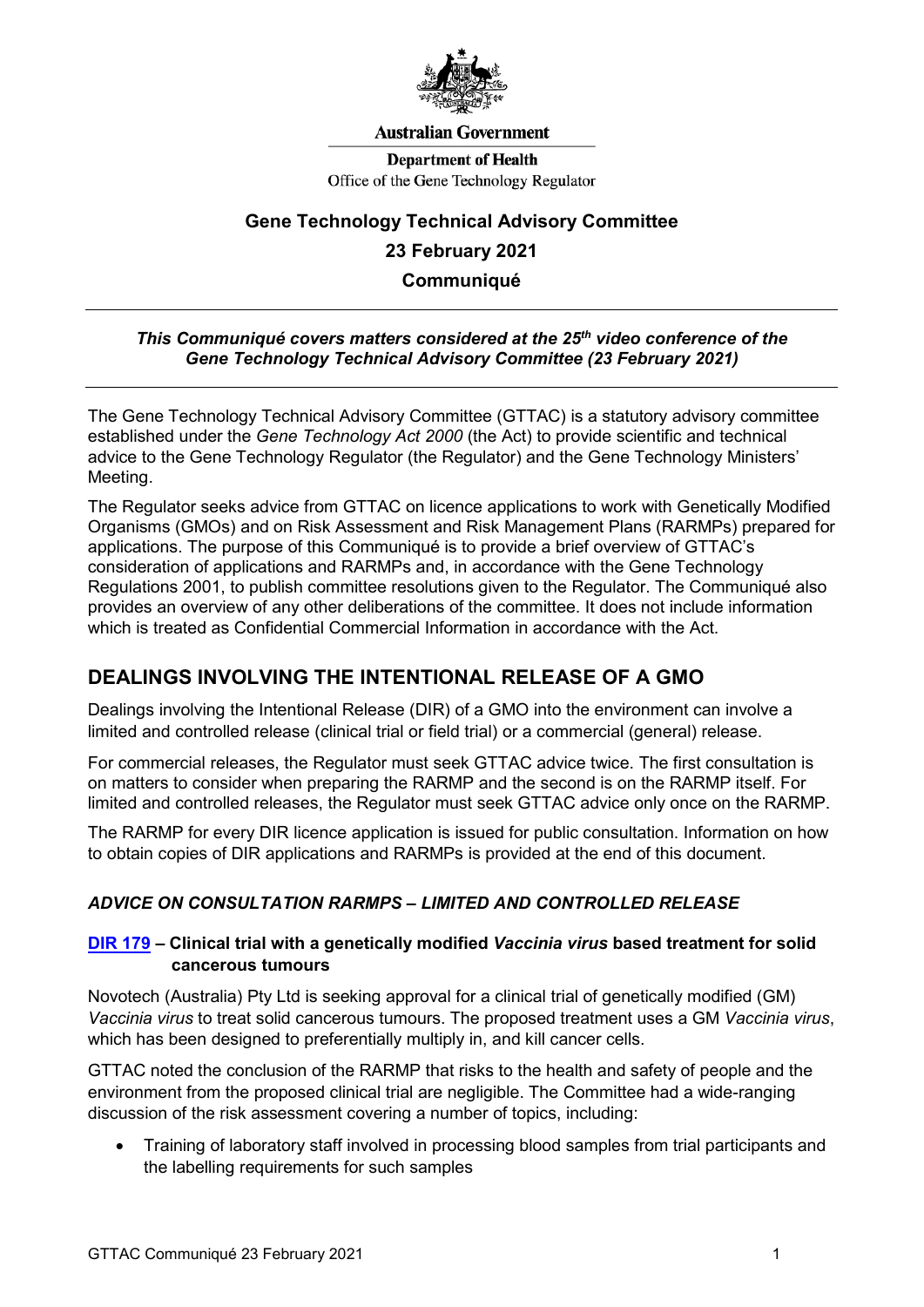- Uncertainty, including around the applicant's view that the GMO selectively replicates in cancer cells and whether the findings from non-clinical studies in a model species would be transferrable when the GMO is administered in humans
- The different delivery methods proposed and possible effects on biodistribution, noting that similar risk management methods would remain appropriate, including provision of a contingency plan by the applicant in case of a spill
- The exclusion criteria for both trial participants and staff
- The hygiene requirements for trial participants, noting that some of the requirements were only relevant in the unlikely event that pustules developed.

GTTAC also briefly discussed some topics relating to efficacy and patient safety, noting that these considerations are the remit of the Therapeutic Goods Administration.

GTTAC agreed to the following resolutions.

#### **Resolutions**

- The Committee agrees with the overall conclusions of the RARMP.
- The Committee considered that all plausible risk scenarios have been identified.
- The Committee did not identify any additional relevant information that should be considered.

### *ADVICE ON CONSULTATION RARMPS – COMMERCIAL RELEASE*

#### **[DIR 175](http://www.ogtr.gov.au/internet/ogtr/publishing.nsf/Content/DIR175) – Commercial release of canola (***Brassica napus***) genetically modified for herbicide tolerance and a hybrid breeding system (MS11)**

Licence application DIR 175 from BASF Australia Ltd is for the commercial cultivation of genetically modified (GM) canola line MS11. The GM canola contains introduced genes for herbicide tolerance and a hybrid breeding system and is intended for use as a parental line for breeding and seed multiplication.

GTTAC noted the conclusion of the RARMP that risks to the health and safety of people or the environment from the proposed dealings are negligible. The Committee discussed integrated weed management options noting that the use of herbicides is in the regulatory remit of the Australian Pesticides and Veterinary Medicines Authority.

GTTAC agreed to the following resolutions.

#### **Resolutions**

- The Committee agrees with the overall conclusions of the RARMP.
- The Committee did not identify any additional relevant information that should be considered.
- All plausible risk scenarios have been identified.

#### **[DIR 182](http://www.ogtr.gov.au/internet/ogtr/publishing.nsf/Content/DIR182) – Commercial supply of recombinant COVID-19 vaccine**

Janssen-Cilag Pty Ltd is seeking approval for the import, transport, storage and disposal of a GM COVID-19 vaccine, as part of its commercial supply as a vaccine in Australia.

GTTAC noted the conclusion of the RARMP that risks to the health and safety of people or the environment from the proposed supply are negligible. Key topics discussed by the Committee included: